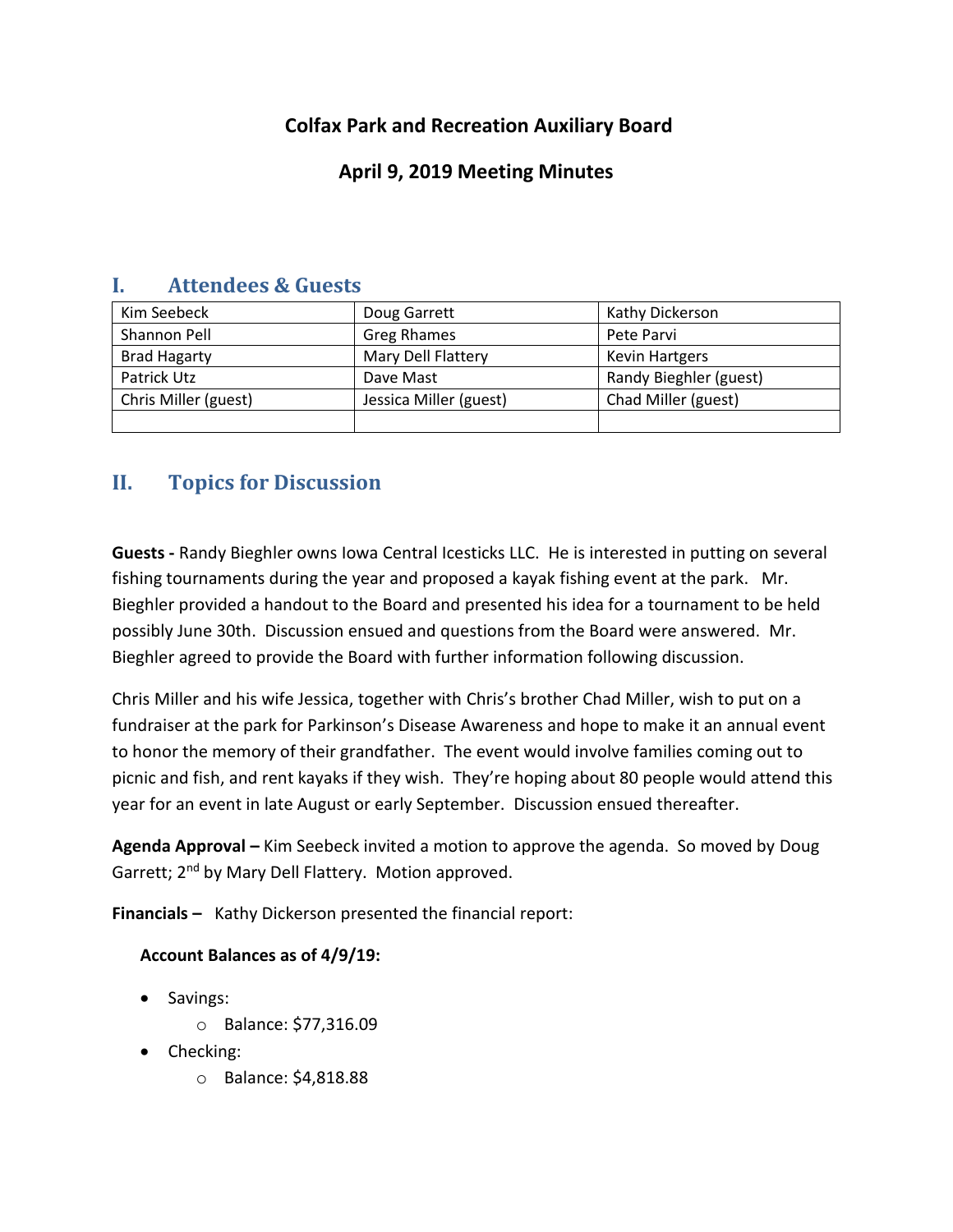- Cash Accounts:
	- Petty Cash Archery: \$100.00
- Overall Total: \$82,234.97

Shannon Pell moved to approve the financial report;  $2<sup>nd</sup>$  by Pete Parvi. Motion approved.

**Approval of Minutes from March 13th Meeting –** Brad Hagarty moved to approve the minutes; 2<sup>nd</sup> by Greg Rhames. Motion approved.

### **Committee Reports**

● **Operation/Planning Committee –** Doug reported that Bob Rhone's crew put the posts up the east road, encountering more rock underground than anticipated. Work continues on the upper portion of the road and will also involve the new campground area and new parking area behind Kum 'n Go. Pete reported that work on the bike trail continues: they're starting another trail on the north side of the dike. Discussion ensued. Doug further reported there will be a workday this Saturday to organize the pole and block buildings in anticipation of the 5<sup>th</sup> grade class outings. Next, Doug reported that unused windows previously donated to the park have been donated to Habitat for Humanity. Additionally, Greg has been given the use of the east and middle bays of the east end of the block building for Quarry Springs Outfitters. He will be adding signage soon. Next, Doug reported he is still waiting to hear back from Kum n' Go about whether they'll do a sidewalk down the hill to join the park road behind the store. They're supposed to get back to the manager there any day. Doug further noted that Tony Edwards will finish painting the inside of block building when the weather warms up, and Kevin Hartgers has already turned the water back on at the park. Thereafter, discussion ensued about locking up the park and the police department's assistance moving forward. It was decided we would ask the PD to continue locking up the park. The Board will continue handling all paperwork and deposits related to camping registration and, as a result, that will require Board member volunteer participation. Doug will report back to the Board once he has had an opportunity to speak with Chief Summy. Finally, Doug reported that no further Op/Planning committee meeting is scheduled at this time.

● **Promotions Committee** – Mary Dell reported that the Kid's Fishing Derby event planning is on track. She noted that hot dogs have been provided by RD Streeter's wife Dee and that Bass Pro provided numerous prizes. Additionally, the committee is working on the Paddle Skedaddle Duathlon, and in particular is looking to add sponsors